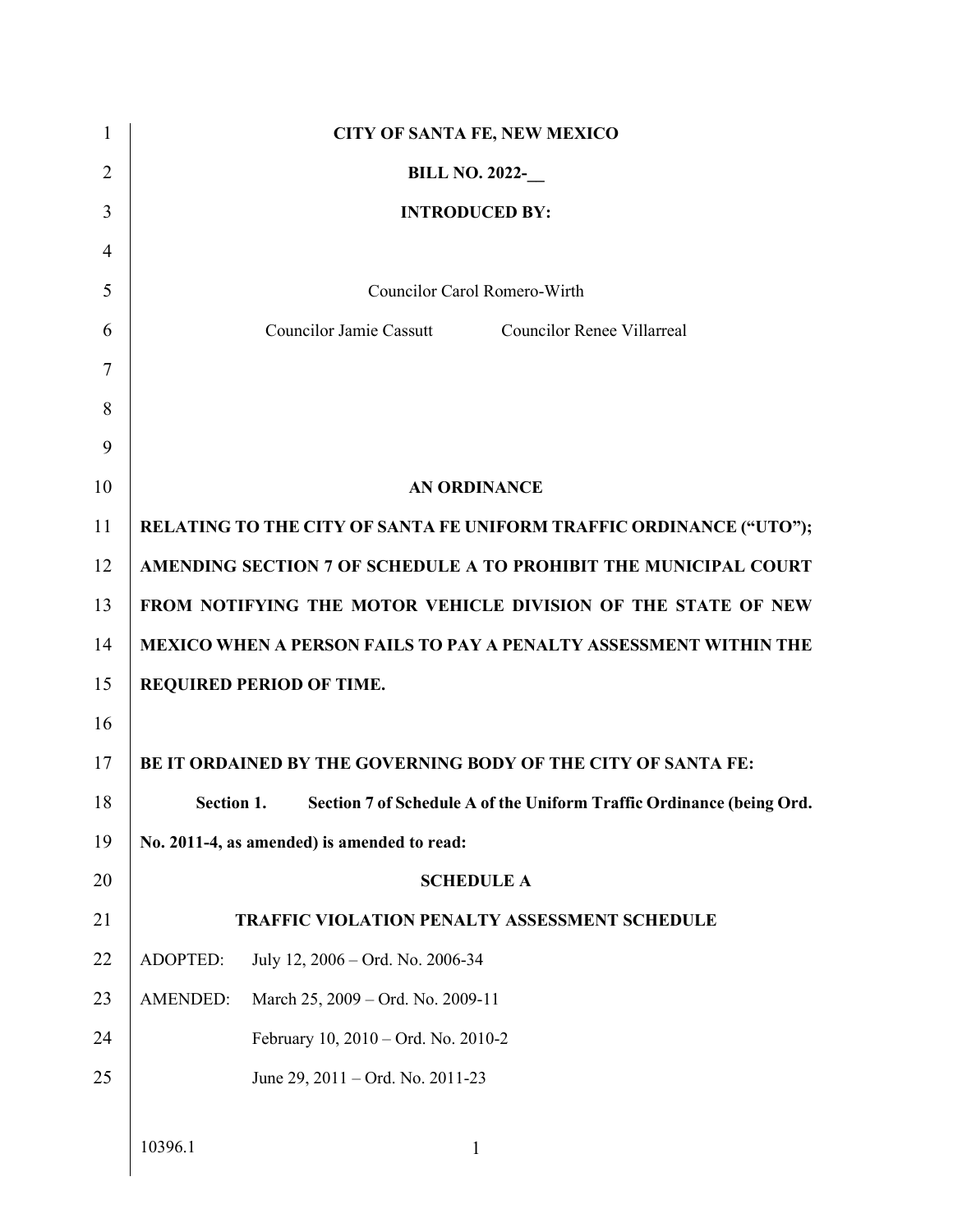| $\mathbf{1}$     | August 13, 2014 – Ord. No. 2014-26                                                                  |  |  |  |  |
|------------------|-----------------------------------------------------------------------------------------------------|--|--|--|--|
| 2                | February 24, 2021 – Ord. No. 2021-2                                                                 |  |  |  |  |
| 3                | June , 2022 – Ord. No. 2022-                                                                        |  |  |  |  |
| 4                | <b>SECTION 7. FAILURE TO PAY PENALTY ASSESSMENT</b>                                                 |  |  |  |  |
| 5                | If a penalty assessment is not paid within 30 days from the date of arrest, the<br>A.               |  |  |  |  |
| 6                | violator shall be prosecuted for the violation charged on the penalty assessment notice in a manner |  |  |  |  |
| $\boldsymbol{7}$ | as if the penalty assessment notice had not been issued. Upon conviction in such prosecution, the   |  |  |  |  |
| $8\,$            | court shall impose penalties as provided for by the New Mexico Uniform Traffic Ordinance            |  |  |  |  |
| 9                | (Section 12-12-1.1), or other law relating to motor vehicles for the particular offense charge, and |  |  |  |  |
| 10               | the scheduled penalty assessment shall not apply.                                                   |  |  |  |  |
| 11               | In addition to the prosecution provided for in Section A above, it is a misdemean or<br><b>B.</b>   |  |  |  |  |
| 12               | for any person who has elected to pay a penalty assessment to fail to do so within 30 days from the |  |  |  |  |
| 13               | date of arrest.                                                                                     |  |  |  |  |
| 14               | C.<br>The municipal court shall not notify the motor vehicle division of the state of New           |  |  |  |  |
| 15               | Mexico when a person fails to pay a penalty assessment within the required period of time. [The     |  |  |  |  |
| 16               | motor vehicle division shall report the notice upon the driver's record and shall not renew the     |  |  |  |  |
| 17               | person's license to drive until the municipal court notifies the motor vehicle division that the    |  |  |  |  |
| 18               | penalty assessment, or its equivalent, as well as any additional penalties imposed are properly     |  |  |  |  |
| 19               | disposed of.]                                                                                       |  |  |  |  |
| 20               | PASSED, APPROVED, and ADOPTED this day of 2022                                                      |  |  |  |  |
| 21               |                                                                                                     |  |  |  |  |
| 22               |                                                                                                     |  |  |  |  |
| 23               |                                                                                                     |  |  |  |  |
| 24               | ALAN WEBBER, MAYOR                                                                                  |  |  |  |  |
| 25               |                                                                                                     |  |  |  |  |
|                  | 10396.1<br>$\overline{2}$                                                                           |  |  |  |  |